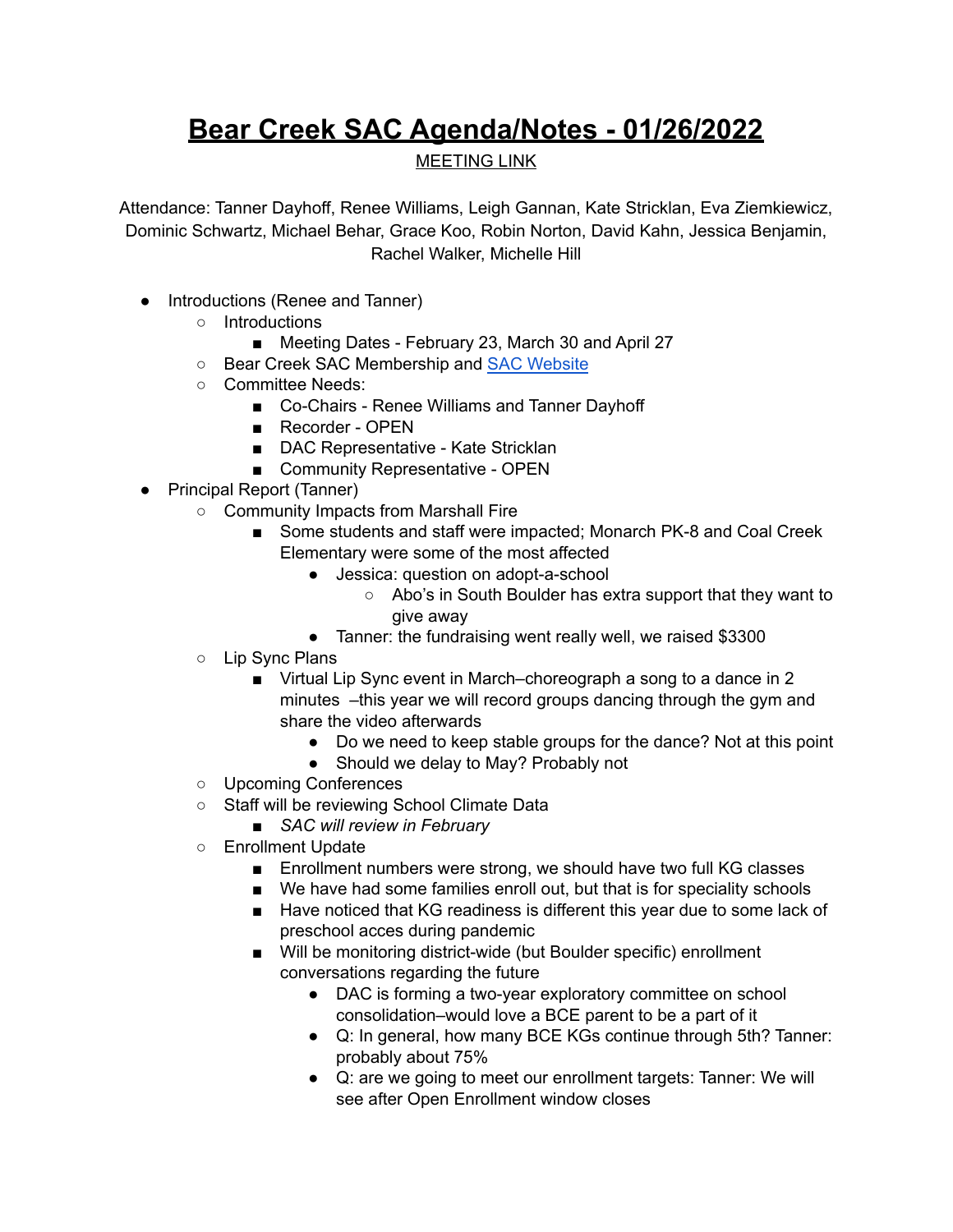- Renee recommends that we have a parent on any school closure discussions
- Tanner: some may have received BVSD survey, which includes the question of moving the school start date
- BCE will be hosting enrichment programs this summer, through SAC summer program and LLL
- Question: How is the staff doing with the return to school in January amid Omicron?
	- Tanner: Our staff is dealing with the same stressors as other parts of the country, but we have had multiple crises in our county
	- Michelle: lots of trauma in the community as a whole, but kids are resilient
		- Misses the social element of in-person staff meetings
	- Robin: The kids keep you going!
- Question: is BCE going to be involved in the re-opening of Table Mesa King Soopers?
	- Have not heard much about what events will take place at this point
- DAC Report (Kate)
	- *○ Agendas and minutes can be found on BVSD DAC [Website](https://www.bvsd.org/about/district-accountability-committee)*
	- *○ Recent discussions:*
		- DAC Meeting Notes [12/07/2021](https://docs.google.com/document/d/1osNlIfMC0QF9GVDN97uX5pCXaLDlTqi39kTnlYgvaW0/edit?usp=sharing)
		- [Sub-Committee](https://docs.google.com/document/d/1fIoPPcXoVuSqnITGiHi32amGX4vA540A/edit?usp=sharing&ouid=101442236095746060188&rtpof=true&sd=true) Meeting Notes January 2022
- Winter Analysis of iReady Data
	- Winter iReady 3yr [Comparison](https://drive.google.com/file/d/1Kjd80iSlnLjpBpcKDczcgwRJg9Jt3tFV/view?usp=sharing)
		- Please note that winter standards are compared to end-of-year standards, so that skews the data a bit
		- % of students at grade level reading has improved significantly in the last four years, since the adoption of Fundations
	- [2021-2022](https://drive.google.com/file/d/1Kz8aPGw50gwOyd60gjLJKqtgYDxIYjYc/view?usp=sharing) Diagnostic Growth Report
		- Typical Growth is impressive, but KG could be a little higher
	- READ Plans

----------

- 17 total READ Plans
	- 9 in ILC
	- 1 Gen. Ed. READ Plan in KG-3rd grade
- Highlights of Current Literacy Practices
	- Wilson Fundations Phonics Program
		- Current 3rd grade has had it since KG

-------------------------------------------------------------------------------------------------------------------------------

- No update as of yet whether BVSD will be able to keep Fundations, even though it is not approved by CDE currently
- Differentiated Funding Interventionist
	- Extending support to 4th grade
	- More support for KG-3rd grade
- Continued focus on use of WIN Time and Small Group Instruction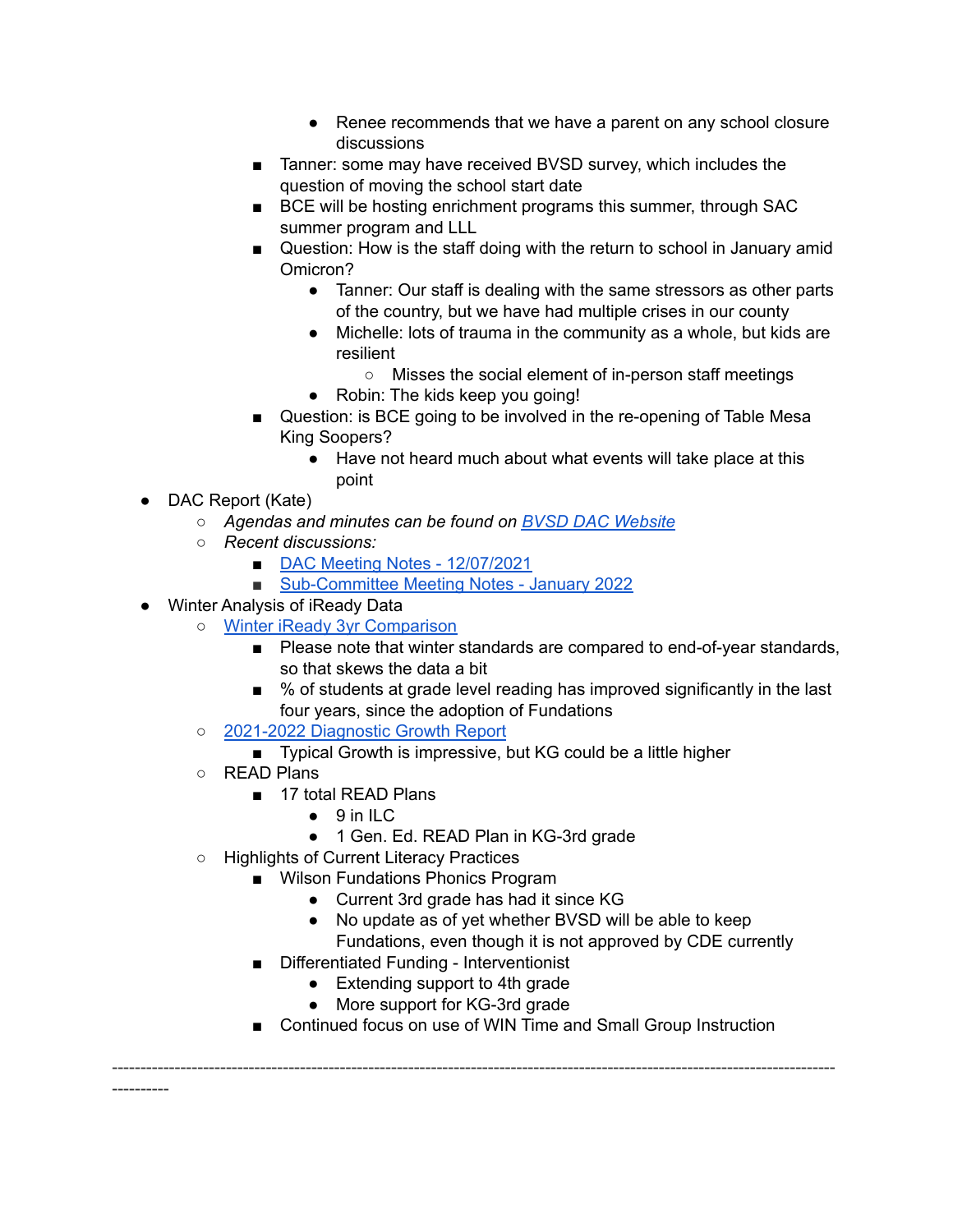SAC Responsibilities: Colorado State Statute [22-11-402](http://www.lpdirect.net/casb/crs/22-11-402.html) and BVSD policies [AE](https://www.bvsd.org/about/board-of-education/policies/policy/~board/a-policies/post/ae-accountabilitycommitment-to-accomplishment) and [AE-R](https://www.bvsd.org/about/board-of-education/policies/policy/~board/a-policies/post/ae-r-accountabilitycommitment-to-accomplishment-regulation) established SAC powers and duties. SAC responsibilities include the following:

- Recommending to the principal of the school priorities for spending school moneys, including federal funds, where applicable;
- Making recommendations to the principal of the school and the superintendent concerning preparation of a school Performance or Improvement plan, if either type of plan is required;
- Meeting a least quarterly to discuss whether school leadership, personnel, and infrastructure are advancing or impeding implementation of the public school's Performance, Improvement, Priority Improvement, or Turnaround plan, whichever is applicable, and other progress pertinent to the public school's accreditation contract;
- Providing input and recommendations to the DAC and district administration, on an advisory basis, concerning principal development plans and evaluations;
- Publicizing opportunities to serve and soliciting parents to serve on the SAC
- Assisting the district in implementing at the school level the district's family engagement policy; and
- Assisting school personnel to increase family engagement with teachers, including family engagement in creating READ plans, Individual Career and Academic Plans, and plans to address habitual truancy.

- Excerpt taken from the Colorado Department of Education - District Accountability Handbook, (Fall 2018)

SAC Membership: Each school is responsible for establishing a School Accountability Committee (SAC). Colorado State Statute [22-11-401](http://www.lpdirect.net/casb/crs/22-11-401.html) and BVSD policy [\(AE-R](https://www.bvsd.org/about/board-of-education/policies/policy/~board/a-policies/post/ae-r-accountabilitycommitment-to-accomplishment-regulation)) determine membership requirements. Each SAC should consist of at least the following seven members:

- The principal of the school or the principal's designee;
- At least one teacher who provides instruction in the school;
- At least three parents of students enrolled in the school
- At least one adult member of an organization of parents, teachers, and students recognized by the school; and
- At least one person from the community

A person may not be appointed or elected to fill more than one of these required member positions in a single term. The number of parents must exceed the number of representatives from the group with the next highest representation. Finally, SACs must select one of their parent representatives to serve as chair or co-chair of the committee.

*Note: To the extent practicable, parents serving on accountability committees should reflect the student populations that are significantly represented within the school. Such student populations may include, but not be limited to, students who are members of non-Caucasian races, those who are eligible for free or reduced-cost lunch, those who are Emerging Bilingual students, migrant children, students who are identified as having a disability and students who are identified as gifted.*